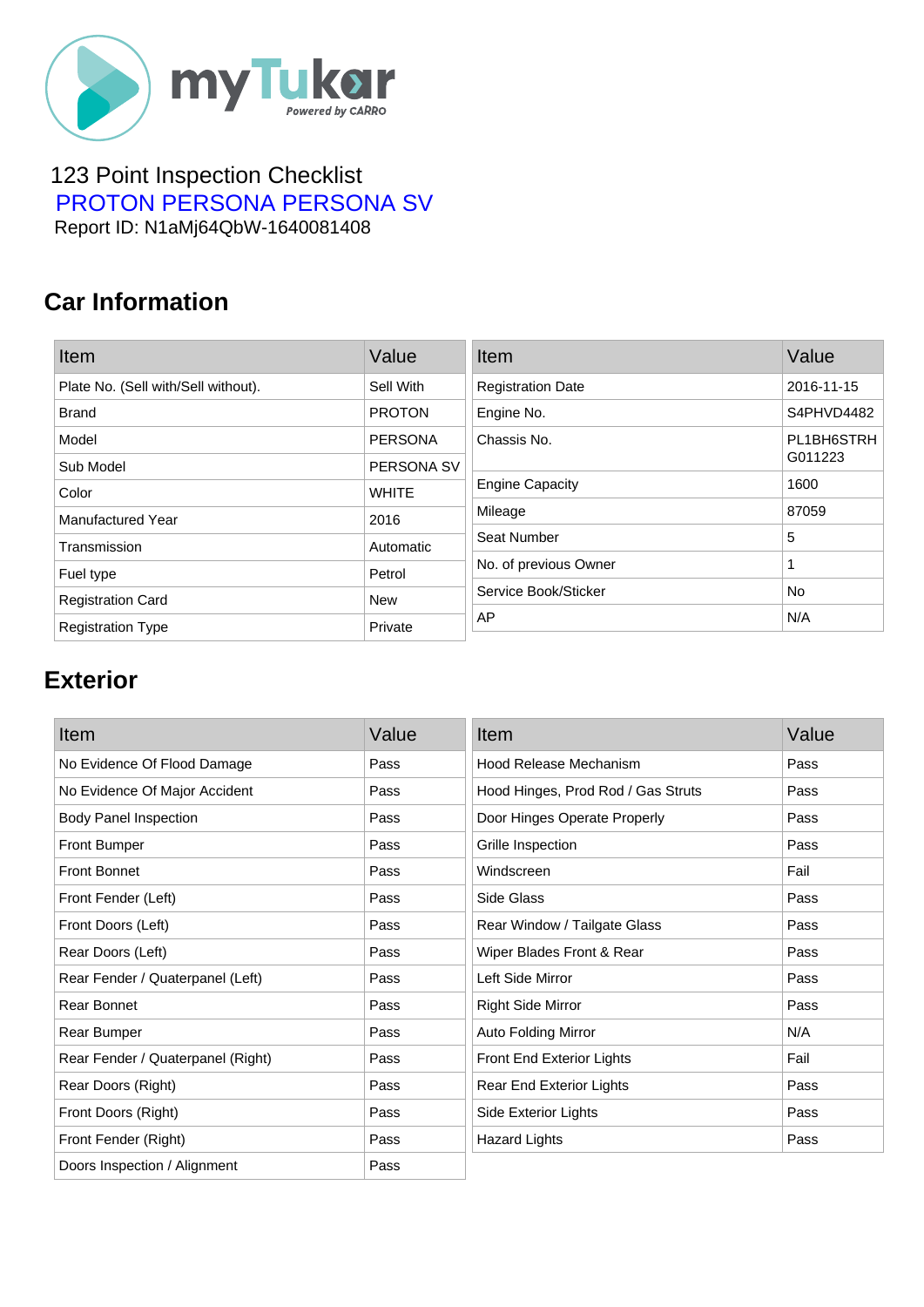# **Interior**

| Item                                 | Value | Item                                         | Value |
|--------------------------------------|-------|----------------------------------------------|-------|
| Airbags                              | 2     | Sun Visors, Vanity Mirror & Light            | Pass  |
| Safety Belts                         | Pass  | Dashboard                                    | Pass  |
| Radio / Cassette / Cd/Dvd Player     | Pass  | Dashboard Drawer                             | Pass  |
| Antenna                              | Pass  | <b>Interior Carpet</b>                       | Pass  |
| Alarm / Theft Deterrent System       | Pass  | <b>Floor Mats</b>                            | Pass  |
| <b>Speakers</b>                      | Pass  | Door Trim & Door Panels                      | Pass  |
| Reverse Camera                       | N/A   | Headlining                                   | Fail  |
| Air Conditioning System              | Pass  | <b>Front Seat</b>                            | Pass  |
| Air Conditioning Switch Panel        | Pass  | <b>Rear Seat</b>                             | Pass  |
| Center Armrest / Console             | Pass  | Seat & Head Restraint Adjustment             | Pass  |
| <b>Front Aircon Vents</b>            | Pass  | <b>Folding Seats</b>                         | Pass  |
| <b>Rear Aircon Vents</b>             | N/A   | <b>Heated Seats</b>                          | N/A   |
| Clock                                | Pass  | <b>Cooled Seats</b>                          | N/A   |
| Tilt / Telescopic Steering Wheel     | Pass  | Sunroof / Moonroof                           | N/A   |
| <b>Steering Wheel Controls</b>       | N/A   | Convertible Top                              | N/A   |
| <b>Steering Wheel Condition</b>      | Pass  | Door Handles                                 | Pass  |
| Horn                                 | Pass  | Push Start Button System                     | N/A   |
| Indicator Light                      | Pass  | <b>Central Locking System</b>                | Pass  |
| <b>Warning Light</b>                 | Pass  | <b>Power Window Controls</b>                 | Pass  |
| <b>Tripmeter And Odometer</b>        | Pass  | <b>Remote Boot Release</b>                   | Pass  |
| Windscreen Wipers Switch             | Pass  | Fuel Cap Release                             | Pass  |
| Rear Window Wiper Switch             | N/A   | Luggage Compartment Trim & Cargo Net         | Pass  |
| <b>Paddle Shifters</b>               | N/A   | Luggage Compartment Light                    | Pass  |
| Interior Courtesy, Dome & Map Lights | Pass  | Luggage Board                                | Pass  |
| <b>Outside Rear View Mirrors</b>     | N/A   | Parcel Shelf / Speaker Board / Tonneau Cover | Pass  |
| Ashtrays                             | Pass  | Jack & Tool Kit                              | Pass  |
| Gear Knob                            | Pass  | Spare Tyre                                   | Pass  |
| Handbrake / Footbrake Lever          | Pass  |                                              |       |

# **Underbody**

| Item                  | Value | Item                             | Value |
|-----------------------|-------|----------------------------------|-------|
| <b>Exhaust System</b> | Pass  | Wheel Covers & Center Caps       | Pass  |
| 4X4 Operation         | N/A   | Rack And Pinion, Linkage & Boots | Pass  |
| Front Tyre (Left)     | Fail  | Control Arms & Ball Joints       | Pass  |
| Rear Tyre (Left)      | Pass  | Tie Rods & Idler Arm             | Pass  |
| Front Tyre (Right)    | Pass  | Sway Bars, Links & Bushings      | Pass  |
| Rear Tyre (Right)     | Fail  | Wheel Alignment                  | Pass  |
| <b>Rims</b>           | Fail  |                                  |       |